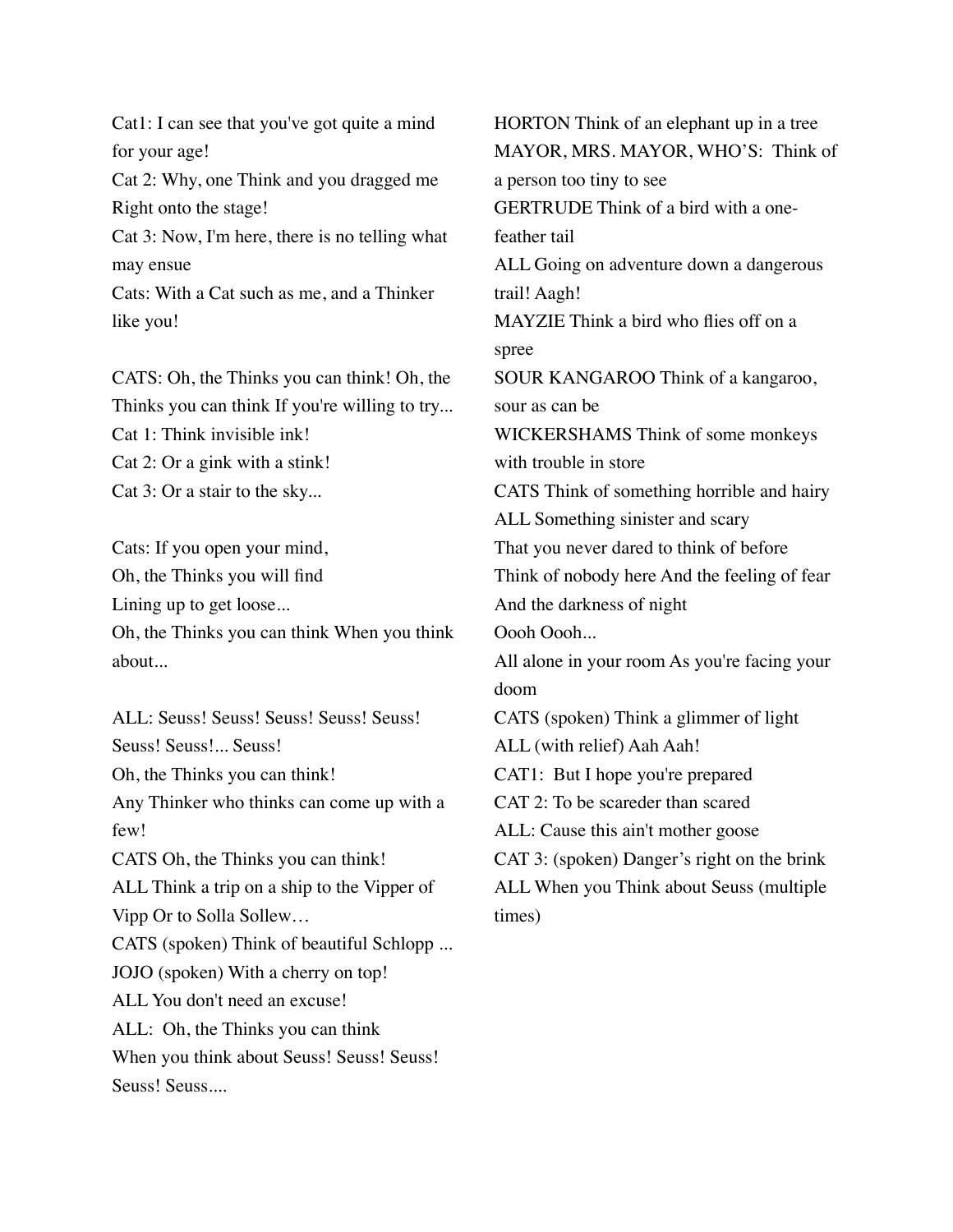## *HERE ON WHO*

HORTON Hello? Is anyone there? Who are you? MR.MAYORL: Well MR. & MRS. MAYOR: We're Whos here. We are Whos here. Smaller than the eye can see. It's true, sir. We're who's who, sir. MR. MAYOR: I'm a Who … MRS. MAYOR and JOJO …and so are we. WHO'S: We're tiny little people Blowing by in the air Wondering how and why We're on Who, The ti-iniest planet in the sky!

WHOS A-ladela-deladela who who A-ladeladeladela who MRS. MAYOR Who! WHOS A-ladela-deladela who who A-ladeladela... We're Whos here, Win or lose here, Struggling to stay alive. Each gust propels our dust. Oh, How the heck do Whos survive? At any given moment We could crash or be drowned, Hitting the ground, oh my! Here on Who, The ti-iniest planet in the sky

MR. MAYOR MRS. MAYOR, JOJO: It's up to you, sir. Please help Who, sir. You're the only one who hears. You must, sir! Save our dust, sir! Now that we have reached your ears!

WHOS: We're tiny little people Saying thanks in advance Hoping perchance, you'll try!... Here on Who, The ti-iniest planet in… the… sky...

HORTON (spoken) I won't let you down. No, I won't let you fall. (sung) A person's a person No matter how small. A person's a person No matter how small.

**WHOS** Whoooo!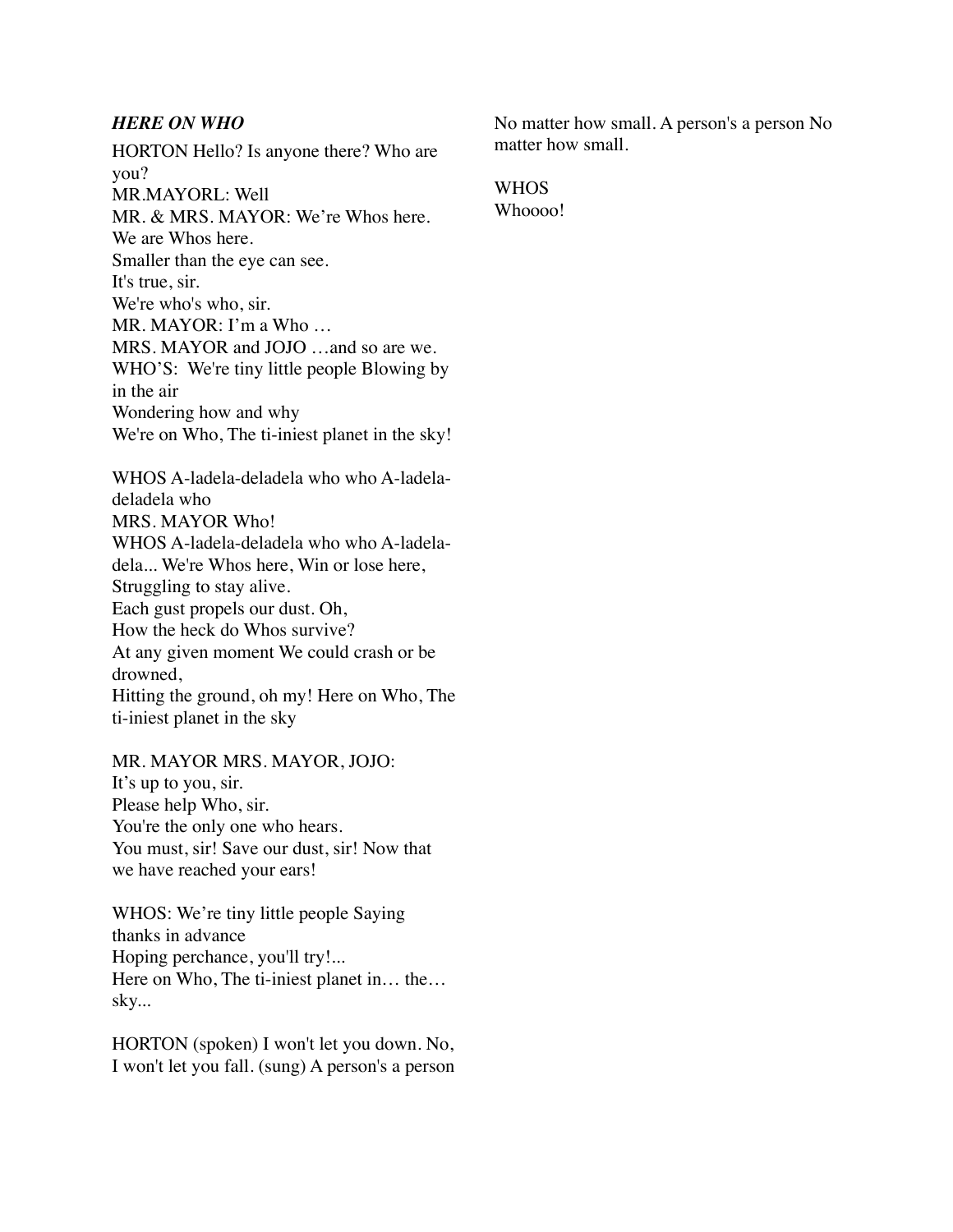## **GREEN EGGS AND HAM**

I do not like green eggs and ham I do not like them, Sam-I-am I do not like them here or there I do not like them anywhere Not in a house, not with a mouse Not here or there, not anywhere I do not like green eggs and ham I do not like them, Sam-I-am Could you? Would you? With a goat? Could you? Would you? On a boat? Could you? Would you? In the rain? Could you? Would you? On a train? Not with a goat, not on a boat Not in the rain, not on a train Not in a house, not with a mouse Oh, no Not in a box, not with a fox Not in a tree, you let me be I do not like green eggs and ham I do not like them, Sam-I-am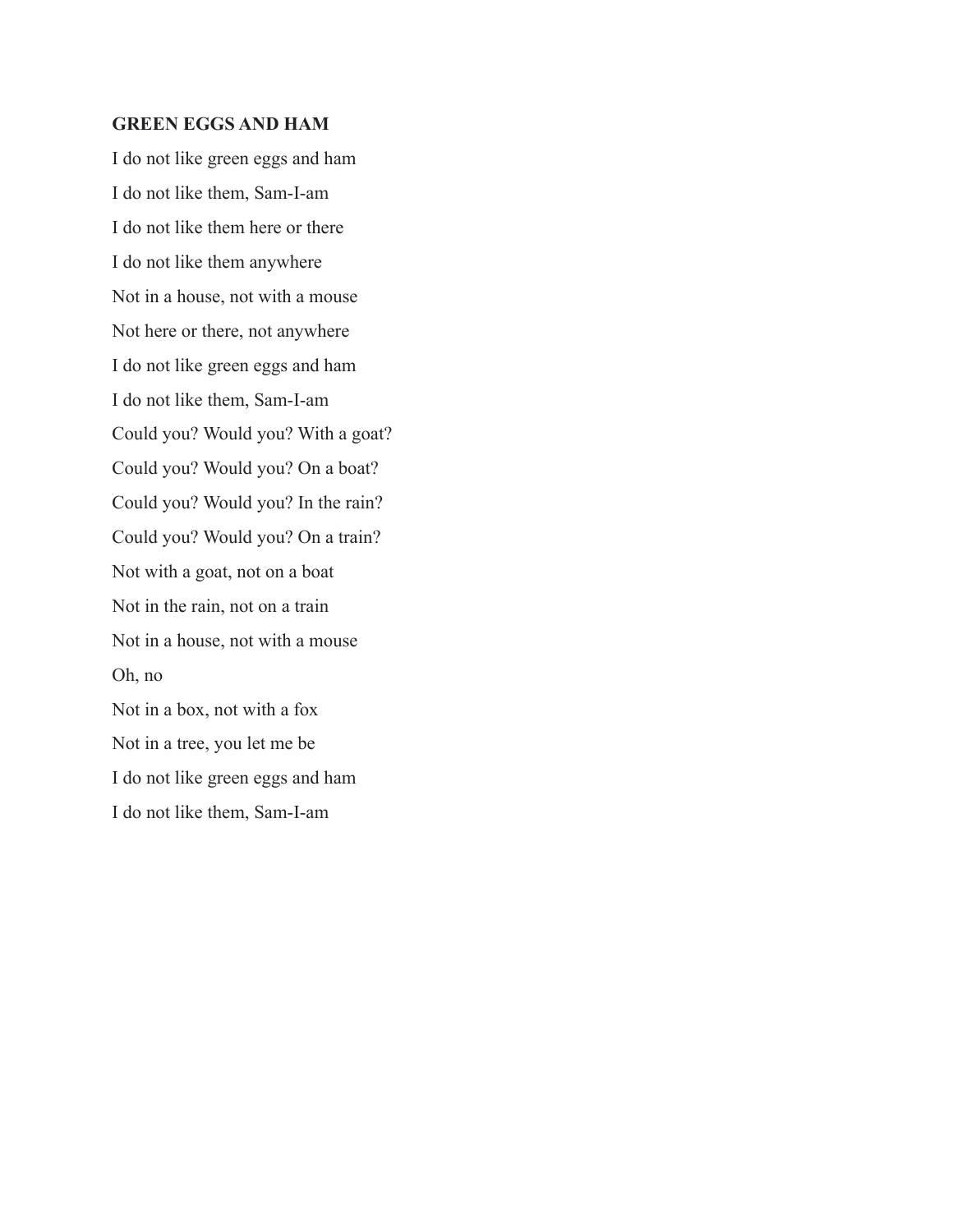#### **ANYTHINGS POSSIBLE:** JOJO

This might be a pool, Like I've read of in books, Connected to one of those underground brooks! An underground river That starts here and flows Right under this bathtub! And then-Who knows!

# CATS/JOJO

It's possible! Anything's possible!

#### JOJO

It might go along, Down where no one can see Right under state highway Two hundred and three! Right under the wagons! Right under the toes Of Mrs. Umbroso! ... Who's hanging out clothes!

CATS/JOJO It's possible! Anything's possible. It's possible!

Anything's possible!

JOJO

This might be a river Now mightn't it be, Connecting McElligot's Pool with the sea! Then maybe some fish might be swimming... Swimming toward me!

### FISH FALSETTO GROUP

Ah! Oo-wee-ee-ee-ee-ooh! It's possible! It's possible... Ah! Oo-wee-ee-ee-ee-ooh! It's possible It's possible... Ah!

JOJO/FISH Oh, the sea is so full Ooh ... Wah-ooh ... Of a number of fish If a fellow is patient Ooh ... Wah-ooh ... He might get his wish! And that's why I think Ooh ... Wah-ooh ... That I'm not such a fool

When I sit here and fish In McElligot's pool!

It's possible. It's possible It's possible Anything's Possible. Possible.

It's possible. It's possible It's possible Anything's Possible. Possible.

JOJO It's possible... Anything... Anything...

MR. MAYOR Jojo! The tub's overflowed on the floor! The water is running right under the door!

MRS. MAYOR The ceiling is peeling! You've flooded the den! Oh, JoJo, I think you've been Thinking again!

MR. MAYOR I say this with firmness and terrible sorrow, Young man, we will deal with you come tomorrow!

(MR. and MRS. MAYOR exit)

JOJO I still think That I'm not such a fool When I sit here and fish In McElligot's pool!

CATS It's possible.

ALL Anything's ... Possible!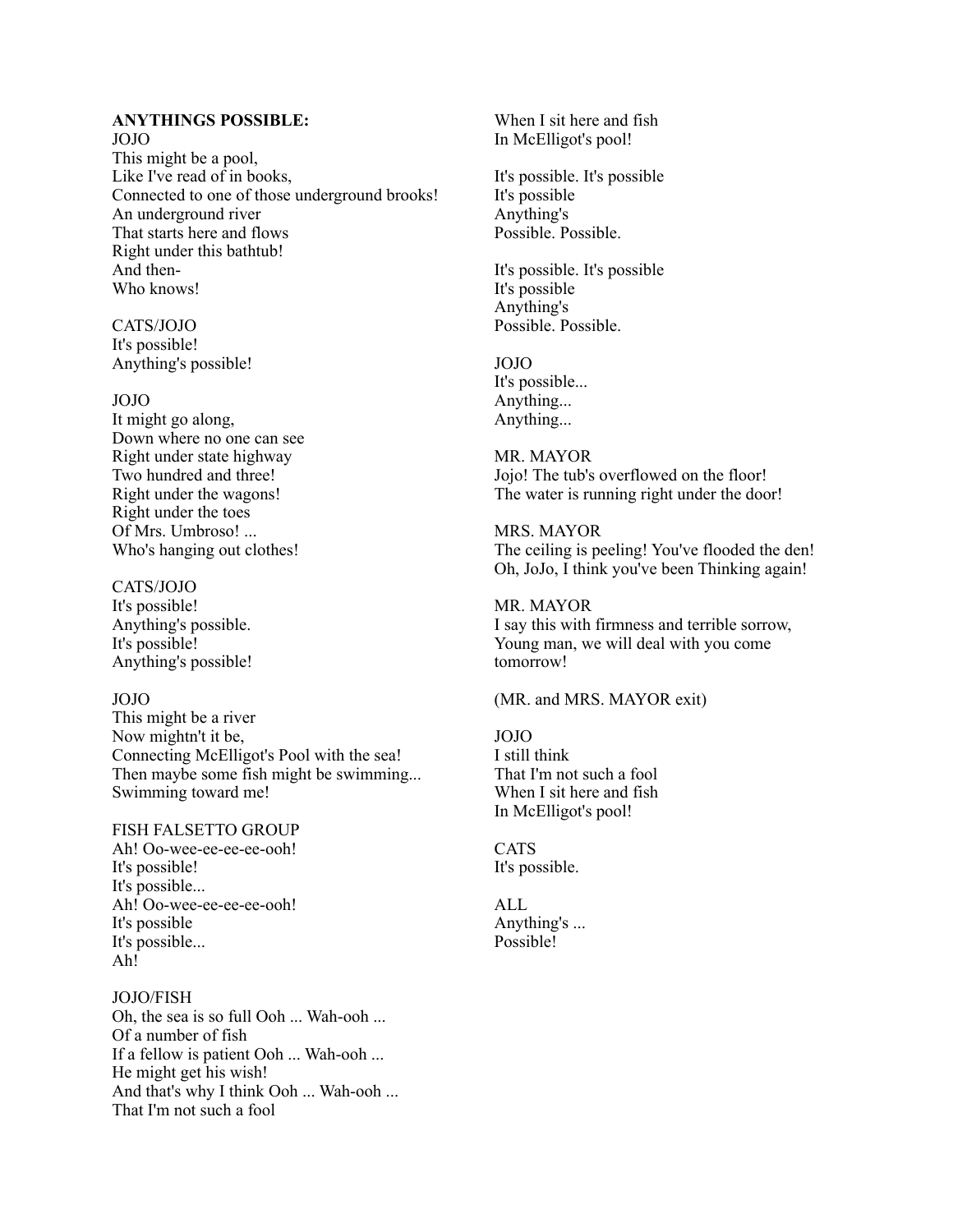# **HORTON SITS ON THE EGG/ DILEMMA**

ALL Then carefully, tenderly, gently he crept Up the trunk to the nest Where the little egg slept Then Horton the elephant smiled

HORTON: Now that's that

ALL And he sat and he sat And he sat and he sat

He sat all that day And he kept the egg warm And he sat all that night Through a terrible storm

HORTON I'm cold and I'm wet, and I'm catching the flu. Oh, Mayzie, please hurry! I've got to save Who! Oh, Mayzie, please hurry! I've got to save Who!

GERTRUDE (spoken) Horton, I brought you a scarf.

HORTON (spoken) Thank you, Gertrude. Have you heard from Mayzie? GERTRUDE She sent a card from Palm Beach. HORTON Palm Beach! Gertrude, what if she never comes back? GERTRUDE Don't worry, she will.

ALL And then came the winter The snow and the sleet And icicles hung From his trunk and his feet

HORTON (resolute) I can't leave this nest

No, I meant what I said This egg might get frozen But the Whos might be dead! I couldn't say no When I heard Mayzie beg Now I'm caught between a dust speck And an incubating egg!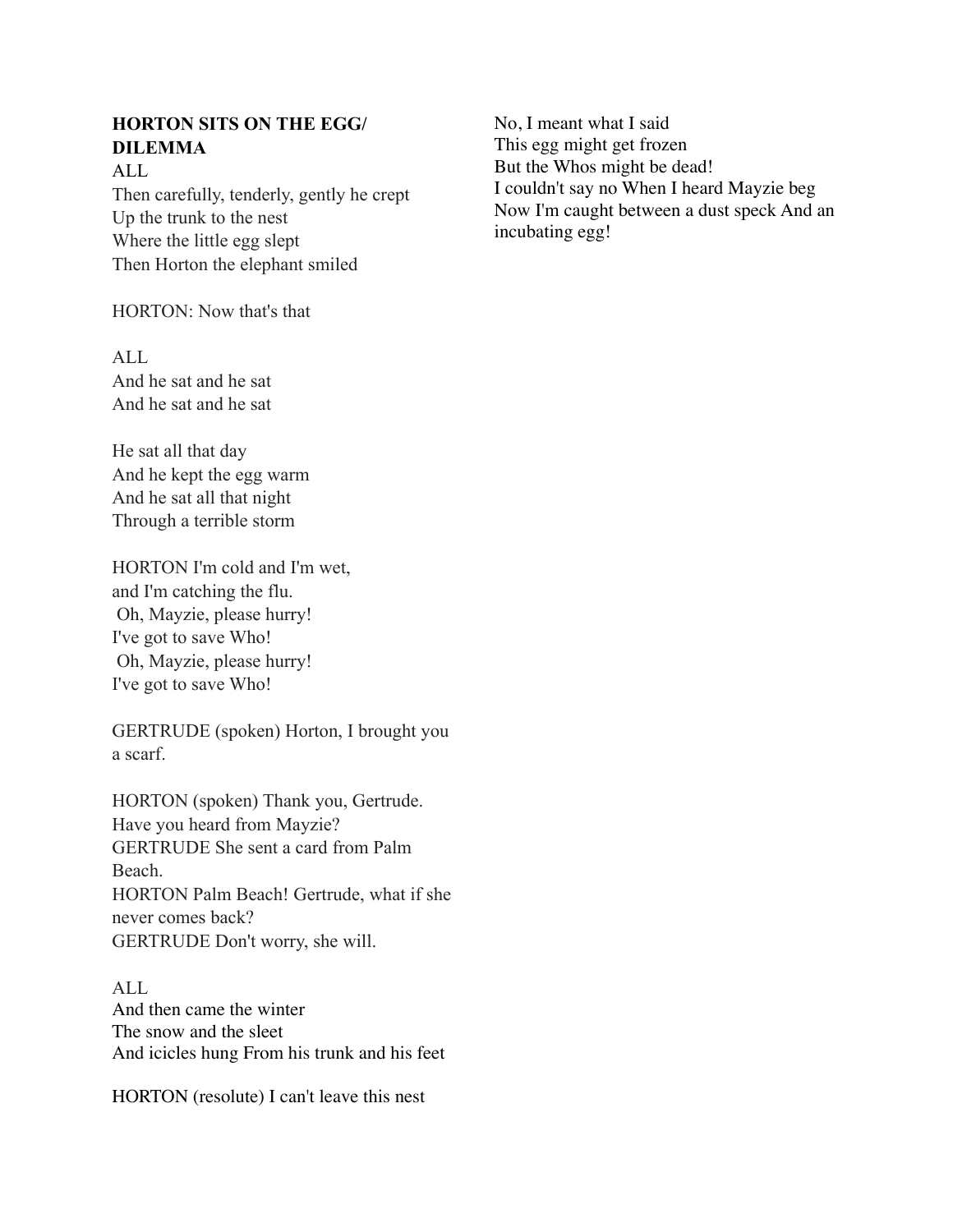**CATS** Kid. Fasten your seatbelt. Cause now things go wrong!

WICKERSHAMS Yeah!

WICKERSHAMS There's a rustle in the bushes. There's a tremble in the trees. Hear it like a whisper Smell it on the summer breeze.

Mm-hmm!

#### WICKERSHAMS

Somethin' big is getting nearer Ooh ...mm-hmm! Somethin' big is comin' through Ooh ...mm-hmm Got some monkey business Ah ...

That's what we intend to do…

Come on! I wanna monkey, Monkey around Come on! I gotta monkey Monkey around Come on! We're gonna monkey Ooh, we're gonna monkey around! Ooh!

**HORTON** The Wickershams. Uh, hello.

WICKERSHAM #2 Well, it's bigger than a breadbox

WICKERSHAM # 1,3 Mm-hmm!

WICKERSHAM #3 Hey, it's wider than a whale!

WICKERSHAMS #1,2 Mm-hmm!

WICKERSHAM #1 Peanut butter breath

WICKERSHAMS And scared to death from head to tail!

WICKERSHAM #1

So you're still talking to dust oh, that's hot!

WICKERSHAM #2 A dust speck that's all full of Whos who are not!

WICKERSHAM #3 There aren't any Whos. Why I don't hear a sound!

WICKERSHAMS Come on! We've gotta monkey... Monkey around!

**HORTON** Hey! Give that back! Stop!

SOUR KANGAROO Up out of the jungle Up into the sky. Up over the mountains

ALL Ten thousand feet high.

SOUR KANGAROO Then down from the mountains And into the news-

ALL Went Horton the elephant Chasing the Whos! Chasing the Whos! Chasing the Whos!

CAT 2 This is the cat in the hat Live from Skycam Five. Folks, the Jungle of Nool Is one heck of a drive. We've got monkeys backed up To the three-oh-two I'd find alternate routes If I were you! ALL Then over the desert, The Desert of Dreze! And into the forest With thousands of trees Past Sneetches on beaches

SOUR KANGAROO And sour kangaroos!

ALL Went Horton the elephant Chasing the Whos Chasing the Whos!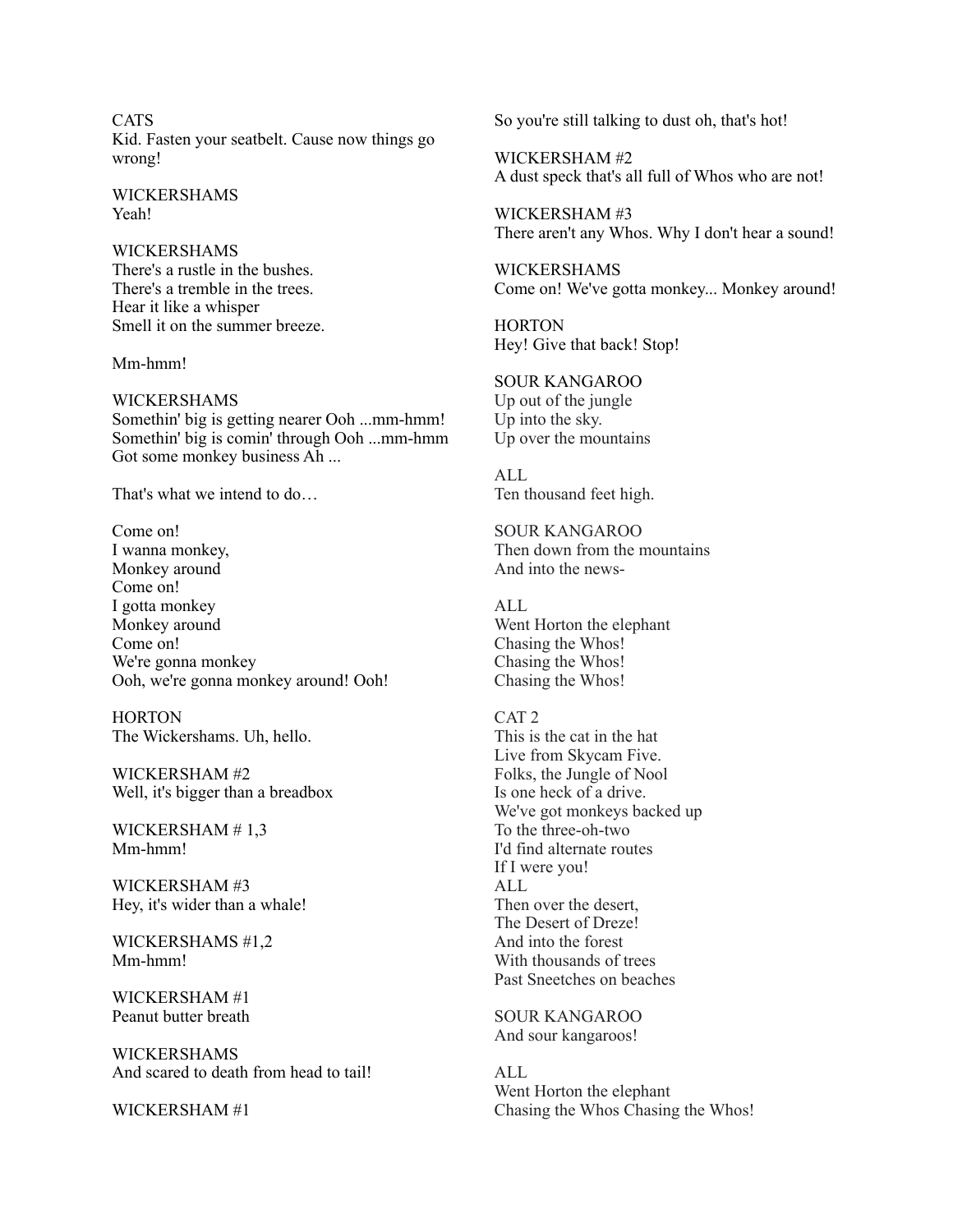Chasing the... Chasing the Whos! Chasing the Whos!

WICKERSHAM 1 Still chasing your dust? Why it's safe as can be.

WICKERSHOM 2 We're monkeys to trust Or don't you agree?

WICKERSHAM 3 Well, just to be sure We are handing it off

WICKERSHAMS To a black-bottomed eagle named

VLAD Vlad Vladikoff!!

**HORTON** No! Please! Wait!!

**WHOS** AHHHHHHHH!

#### **ONE FEATHERED TAIL/ AMAZING MAYZIE**

Doo doo, doo doo, doo doo, doo doo doo doo...

There once was a girl bird named Gertrude

**McFuzz** 

And she had the smallest plain tail ever was.

One droopy-droop feather, that's all that she had

And oh! That one feather made Gertrude so sad

She curled it. She dyed it she gave it a puff

She decked it with flowers

But it wasn't enough.

For no matter what,

It just was what it was-

A tail that simply wasn't meant

To catch the eye of an elephant...

The one feather tail of Miss Gertrude McFuzz

MAYZIE Poor little Gertrude! A sorry sight! Well, I'm gonna take you under my wing And baby, you'll be all right!

I was once a plain little bird like you, kid. One pathetic feather was all I grew. I had nothing showoff-ish. What's a plain bird to do? And there's certainly nothing showoff-ish on you!

**GERTRUDE** Thank you, Mayzie

MAYZIE Then I made a plan for my self-improvement No more crumbs. I vowed I would have the cake! Yes, I went to the doctor-

ALL Doctor Dake by the lake!

**MAYZIE** And he told me What sort of a pill I should take... Now I'm ...... Amayzing Mayzie! As feathered as feathered can be now! Amayzing Mayzie! It was all for sale!

ALL Amayzing Mayzie!

MAYZIE The birds are all whistling at me now.

ALL Amayzing Mayzie!

**MAYZIE** Baby, that's my tail!

ALL High or low

**GERTRUDE** Gee, it's fabulous!

ALL Watch her go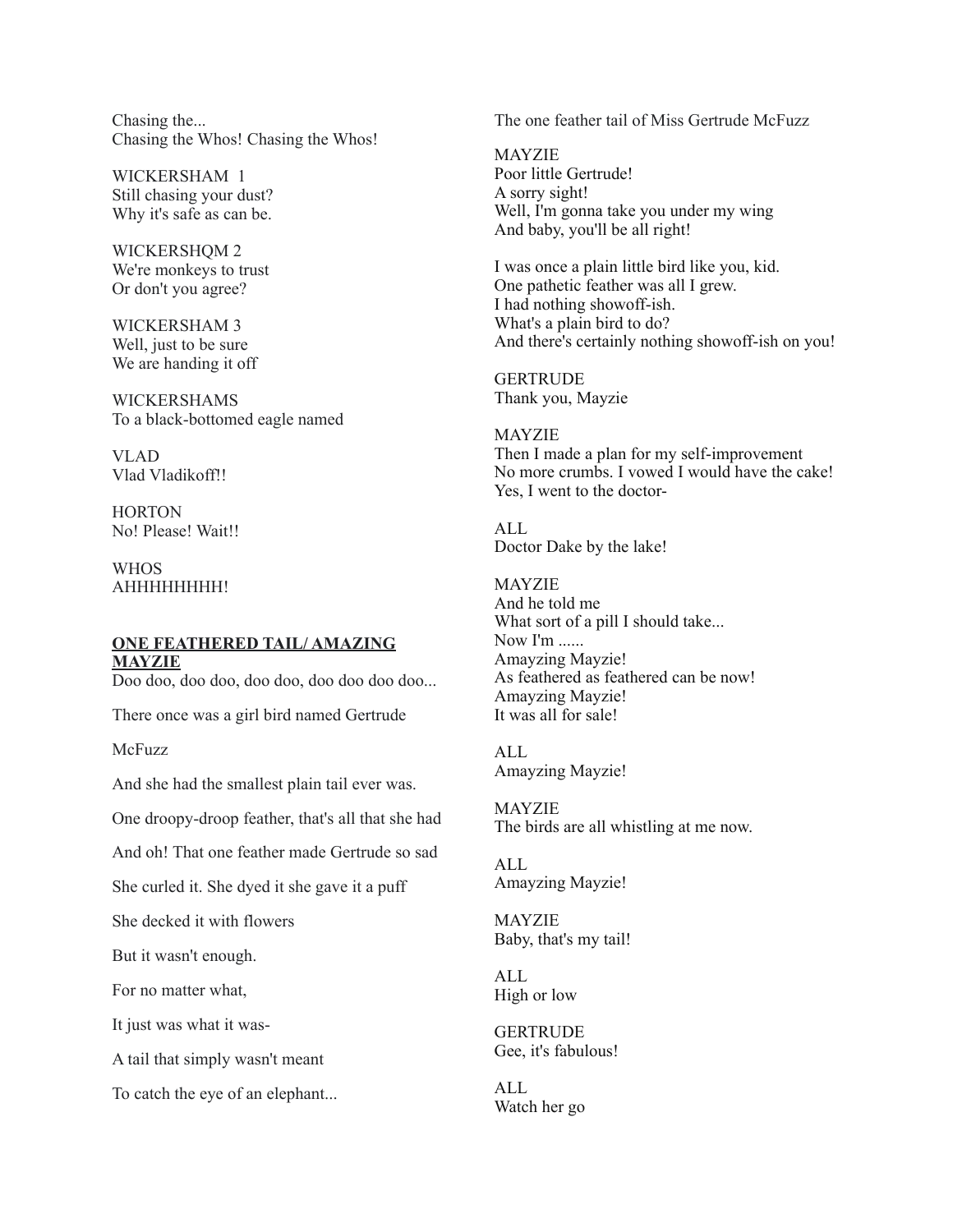**GERTRUDE** Gee, I'm envious!

ALL To and fro,- Mayzie's fabulous tail!

**GERTRUDE** I wish I had one like it.

ALL Left and right

**GERTRUDE** Best I've ever seen.

ALL Day or night

**MAYZIE** Kid, you're turning green!

ALL What a sight-Mayzie's fabulous tail!

MAYZIE Get those pills Get the pills And you can have frills Frills!

MAYZIE & BIRD GIRLS For all the world to see. And you can be amayzing-

MAYZIE Almost... As amayzing...

As me!!!

#### **SOLLA SOLLEW**

There's a faraway land, so the stories all tell

Somewhere beyond the horizon

If we can find it then all will be well

Troubles there are few, someday we'll go to

Solla Sollew, Solla Sollew

## ALL

Solla Sollew, Solla Sollew Solla Sollew, Solla Sollew Solla Sollew, Solla Sollew Solla Sollew, Solla Sollew Solla Sollew, Solla Sollew

#### **HORTON**

And I'll be home with you

#### **YOPP!**

#### **HORTON**

Do you hear what I hear? Do you see what I mean? They made themselves heard though they still can't he seen!

### **GERTRUDE**

 They've proved they are persons, no matter how small.

**HORTON** And their whole world was saved by the small- est of all!

SOUR KANGAROO How true! Yes, how true! Said the sour kangaroo. And, from now on, you know what I'm planning to do? From now on, I'm going to protect them with you! And the young kangaroo in her pouch said…

SMALL KANGAROO Me, too!

CATS Their troubles were ended, they hailed his great..

ALL YOPP!

CATS And Jojo was honored as "Thinker non-stop".